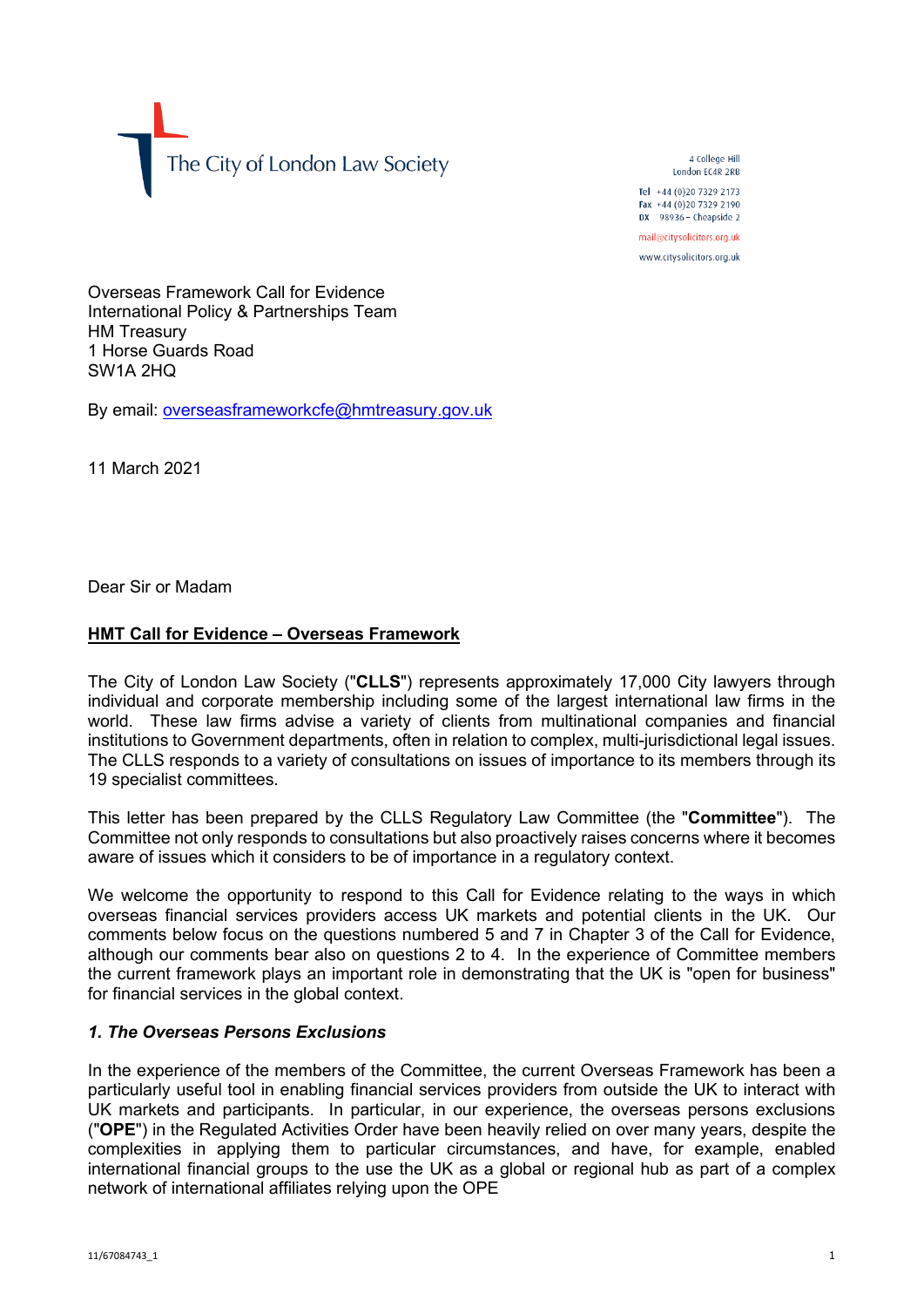Although the OPE can be complex in its application, it is a regime with which we, and many of those we have advised, have become familiar over time. In our experience, the way in which non-UK firms have adapted their business to make use of the OPE has been highly tailored to work well for that business, and therefore increase business done with the UK. As a consequence even apparently minor changes, or intended simplification or improvement, could give rise to significant unintended consequences to firms relying on the OPE, and even seemingly minor changes may have significant cost and other implications for them. In particular the interaction with the Financial Promotions Order will frequently result in overseas firms adopting policies and procedures designed to restrict their interactions to whom financial promotions may legitimately be made. As we noted in our submission to the HMT consultation on the Regulatory Framework for the Approval of Financial Promotions [\(https://www.citysolicitors.org.uk/storage/2020/10/CLLS-Reg-Law-Comm-Final-response-to-HMT-](https://www.citysolicitors.org.uk/storage/2020/10/CLLS-Reg-Law-Comm-Final-response-to-HMT-Financial-Promotions-Consultation.pdf)[Financial-Promotions-Consultation.pdf\)](https://www.citysolicitors.org.uk/storage/2020/10/CLLS-Reg-Law-Comm-Final-response-to-HMT-Financial-Promotions-Consultation.pdf) changes to the FPO can have unintended consequences for the OPE. In addition, the changes to the OPE that have been made since the Financial Services Act 1986 originally introduced the framework have been relatively limited but for example, changes to how the regulatory scope addresses "agreeing to" carry out activities (now treated as a regulated activity in its own right, whereas previously it was part of the relevant primary activities) have in our experience added to complexity of the OPE even where that may not have been the intention.

The Committee's view therefore is that the OPE should not be revised unless there is a particular identified need for a change, and even then any change should be very carefully considered to avoid unnecessary, and unintended, consequences of the change. Currently the Committee is not aware of any particular need for changes.

## *2. The MiFIR Equivalence Regime*

As the Call for Evidence notes, this regime has been incorporated into UK legislation as a result of the on-shoring of an EU single market regime (i.e. MiFIR). The relevant MiFIR provisions were adopted by the EU with a view to harmonising the access of EU markets to third country firms in the light of a variety of approaches adopted to this by Member States. The Committee considers that retaining the regime may be useful in the context of equivalence assessments as between the EU and the UK, but outside that context, its advantages are not readily identifiable.

As the Call for Evidence notes, there is a considerable overlap in the activities covered between this regime and the OPE. However, the MiFIR equivalence regime (if adopted for a particular third country) imposes a number of regulatory burdens on firms looking to do business with or into the UK, which would not apply to a firm that is able to make use of the OPE. Potentially therefore activating the MiFIR equivalence regime for a country whose regulatory regime is deemed equivalent (i.e. at least as strong) as the UK's regulatory regime, imposes more obligations on firms from that country than for firms from another country whose regulatory regime is considered inferior.

The Committee considers that this result as counter-intuitive, and that accordingly if the MiFIR equivalence regime is retained, it is important that it is only operated in parallel with the availability of the OPE – i.e. that the MiFIR equivalence regime is amended so that the OPE is not "switched off" if it is brought into force in relation to one or more non-UK jurisdictions. That would, in effect, bring the MiFIR equivalence regime into line with the UK ROIE regime (as described in the Call for Evidence) which, as HMT note is an option alongside the OPE for overseas exchange operators.

The Committee considers that there may be advantages perceived by firms from a jurisdiction determined as equivalent in seeking registration, through their ability to state that they have a formal UK registration when dealing with UK-based clients and prospects. That being so, the Committee does not consider that there is a compelling case for the UK to drop the legislative framework for the MiFIR equivalence regime altogether.

## *3. Other comments*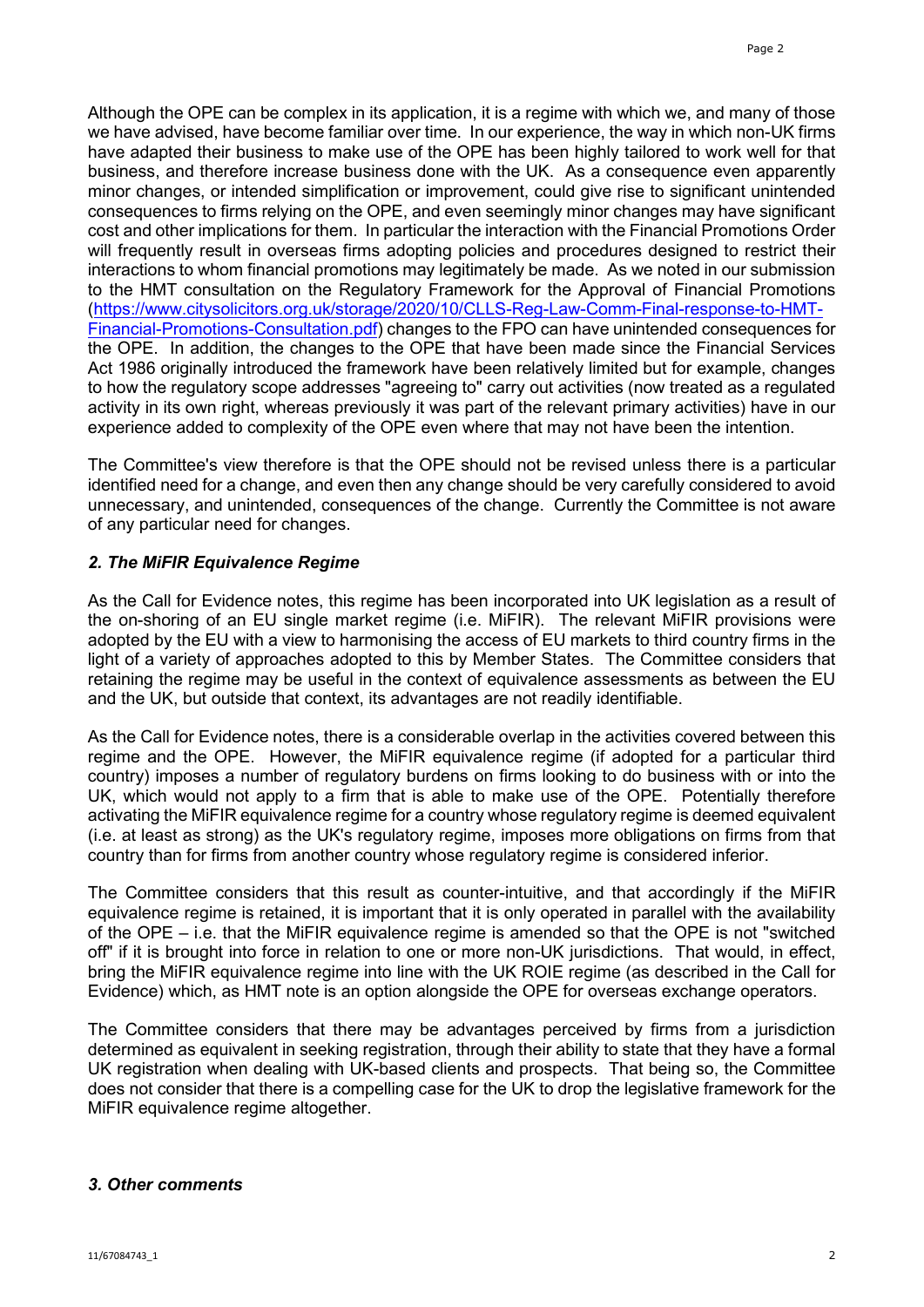While, the focus of the Call for Evidence on the OPE, MiFIR equivalance regime, and the ROIE regime, helpfully highlights a number of important issues, the Committee notes that these elements of the UK regulatory framework address only whether or not a licence is required from the UK regulators. There are other aspects of the regime that could inhibit the UK meeting elements of the overarching principles articulated in Chapter 1 of the Call for Evidence. For example, the recently introduced trading obligations as a result of MiFIR (while not applying to all instruments traded with or in the UK markets) might be viewed as an inhibition to an open and globally integrated market, and might mean that the OPE is of limited practical use even though technically available.

If you would find it helpful to discuss any of these comments then we would be happy to do so. Please contact Karen Anderson by telephone on +44 (0) 20 7466 2404 or by email at [Karen.Anderson@hsf.com](mailto:Karen.Anderson@hsf.com) in the first instance.

Yours faithfully

Kampfall

**Karen Anderson** *Chair, CLLS Regulatory Law Committee*

© CITY OF LONDON LAW SOCIETY 2021 All rights reserved. This paper has been prepared as part of a consultation process. Its contents should not be taken as legal advice in relation to a particular situation or transaction.